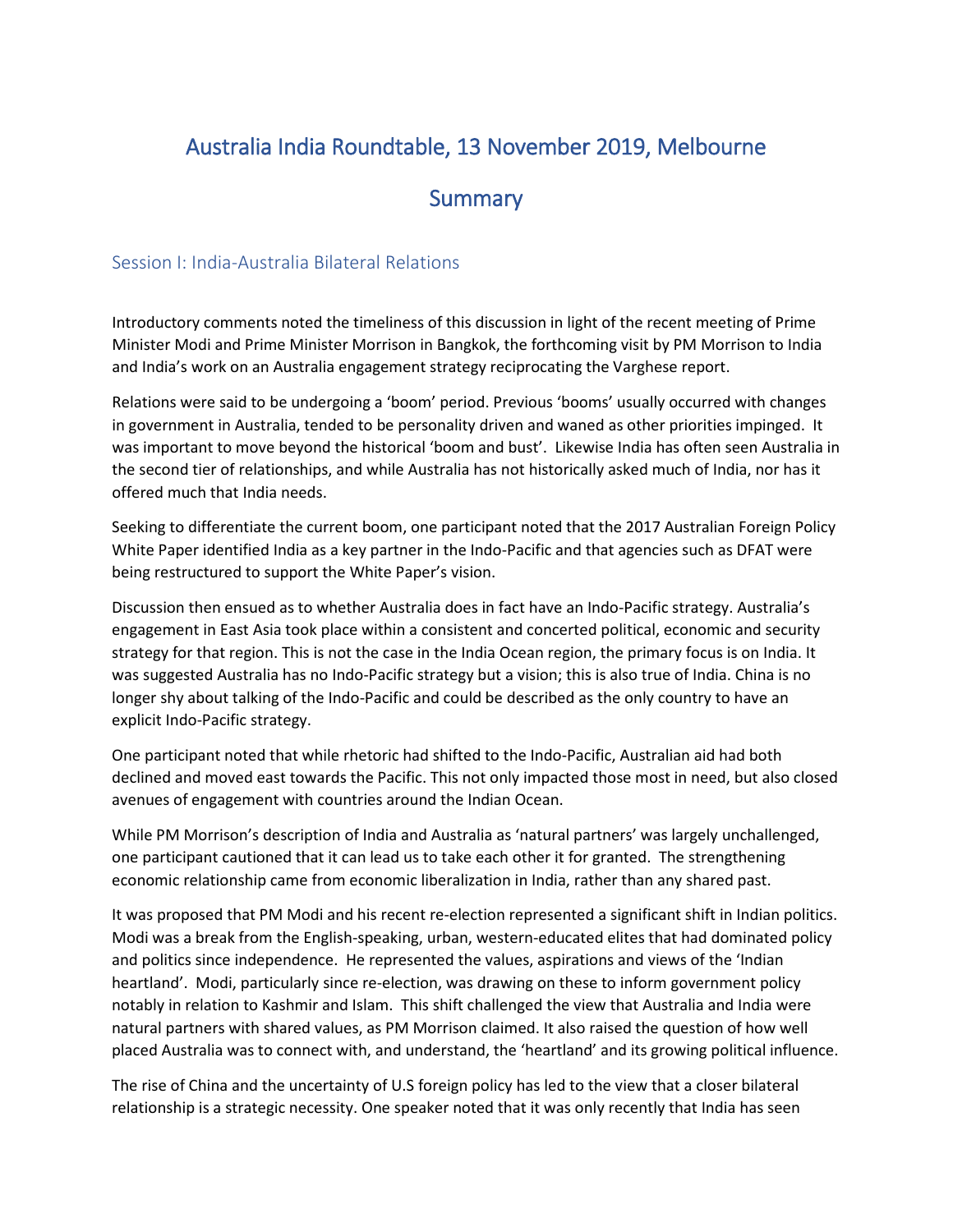Australia as an independent actor, distinct from the U.S; this re-appraisal is largely due to China's actions.

Speakers noted that the developing relationship was a mixed bag. A strategic partnership had been established and was developing range and depth. But economically, Australia was nowhere near the top as a trade or investment partner for India; India is however Australia's  $5<sup>th</sup>$  largest trading partner – though, of course, a small partner compared to China. An FTA would benefit India by giving it market access to services.

Several participants queried why Australian industry was so reluctant (unlike the Japanese) to invest in Indian start-ups. Another participant noted that industry appetite for engagement varied, and that some Australian states were more forward leaning than others eg Western Australia's new Asia strategy and the Northern Territory's perspectives.

It was acknowledged that both countries want to see a peaceful rise of China, but for India the geographical security issues generated by China (and Pakistan) were central. Also, India's trade relation with China is very different, with a large excess of imports over exports – far different from Australia's huge export-dominated China trade.

Though promising, the strategic partnership with Australia lacks the range and depth of the partnerships India has with the US and Japan. This said, the US has little strategic interest in the Indian Ocean and there appear to be serious limits to the Japanese commitment to cooperation.

According to some at the Roundtable, working with regional countries to balance China was the way forward , and from this perspective there was a need to enhance Australia's strategic partnership with India.

Security cooperation was underpinned by the 2008 Agreement (and subsequent documents). Dialogues and service-to-service engagement were going well; less so R&D and industry cooperation beyond dialogue. It was probably the case that both parties were looking to the other to do more, including in non-traditional security issues such as natural disasters.

It was noted the Varghese report did not consider defence as a priority sector.

Civil nuclear cooperation is a significant part of the partnership; Australia's exports of uranium to India were important for India's economic development. It was recalled that while India is the second-largest producer of coal, Australian coal had lower carbon dioxide emissions and should be prioritized (viz Adani).

Speakers noted that cooperation in skills-development and education had grown enormously and the 2006 bilateral Research Fund had been an important promoter of collaboration and knowledge sharing. One speaker commented that co-operation in science and technology is arguably better than in any other bilateral relationship and this needs to be maintained.

There was brief discussion of the role of the Indian diaspora in strengthening bilateral relations. Despite the large growth in the Indian-born population, their profile and engagement in Australia was very different to communities in Canada (over 10% in parliament, majority Sikh) and the UK. Caution was urged - for every good diaspora story, there was a countervailing negative one eg. many can be treated like cash cows for international student fees.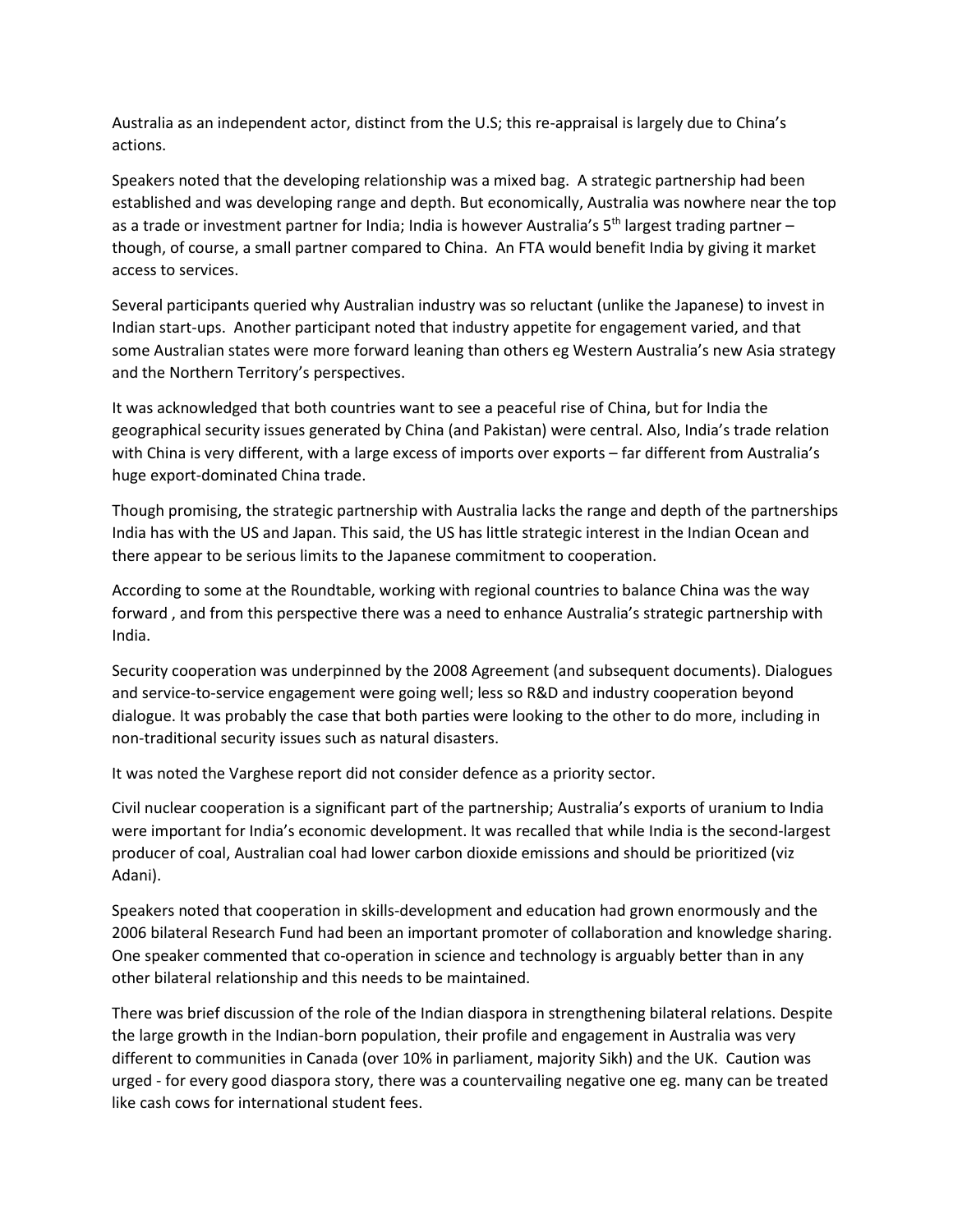### Session II: Recent Developments in the Indo-Pacific

Session II opened with the observation that the issues/concerns/developments raised in Session I were not unique to India and were in many cases shared by other regional states.

Balancing China was also a concern for many in Indonesia, but was Indonesia able to work with others to achieve that? Indonesia's principal concern with China is the Exclusive economic zone (EEZ). Australia's preference for the US agenda constrains closer cooperation with Indonesia. In light of the election, we may see a change in Jokowi's foreign policy. While Australian public attention was focused on conservative Islam in Indonesia, Jokowi's government was welcoming back ministers from a less democratic era. This has impacted on democracy; Australia needs to recognize these developments.

Indonesia, it was suggested, has an interest in countries like India and Australia engaging in ASEANcentered forums – especially if Indonesia and ASEAN wish to soft-balance China. Middle powers need to help balance China in regional fora. Anxiety about Chinese domination in the region creates a space/area of mutual interest where Indonesia, India and Australia could work more collaboratively. Given ASEAN centrality is critical for Indonesia, one participant suggested India and Australia work together to prioritise ASEAN centrality in the Indo-Pacific as a balance to major powers in general.

On the South China Sea, Vietnam and the Philippines have been the ASEANs most clearly challenging China's assertiveness. One participant asked if there was evidence of the claim that 'half of ASEAN is now a Chinese lake?' Subsequent discussion suggested that ASEAN was growing uncomfortable about the influence of China within the body, and some were beginning to discuss their capacity to deal with it. It has led to more transparent articulation of the difficulty in reaching common ground given the different member perspectives/relationships with China.

Another participant observed that China was not the only constraint on consensus, citing Malaysia which operates through a 'Muslim-world' construct that reaches past Asia into Turkey and the Middle East. From that perspective, there was complaint about ASEAN being a 'talk-shop', not addressing problems faced by Muslims. For India, Malaysia was important - sitting on the Malacca Straits a key trade route linking India with the rest of Asia, but there at present serious difficulties (including treatment of Muslims and developments in Kashmir) in the India-Malaysia relationship. A participant added that India was developing military power in the western area of the Malacca Straits, including joint exercises with Indonesia.

Throughout the day there was discussion on the various definitions of Indo-Pacific. Rather than focus on lines on map, some thought there was value in adopting a functional description. It is a broad maritime space connecting many countries. It is more than the countries of the Asia-Pacific and more than the region's democracies. But critically it is a contested space and the key issue is: whose 'order' will shape the region?

In discussing the Quad, some proposed that it is an adjunct to three separate trilateral security dialogues. It has no unified vision of the Indo-Pacific. Each Quad participant has its own security interests and military capabilities. It is important to distinguish the Quad's 'political signaling' from constituent member military strength. The view was put to the meeting that despite some initial ambivalence in committing to the Quad, its 'members' were now publicly on board. Bipartisan support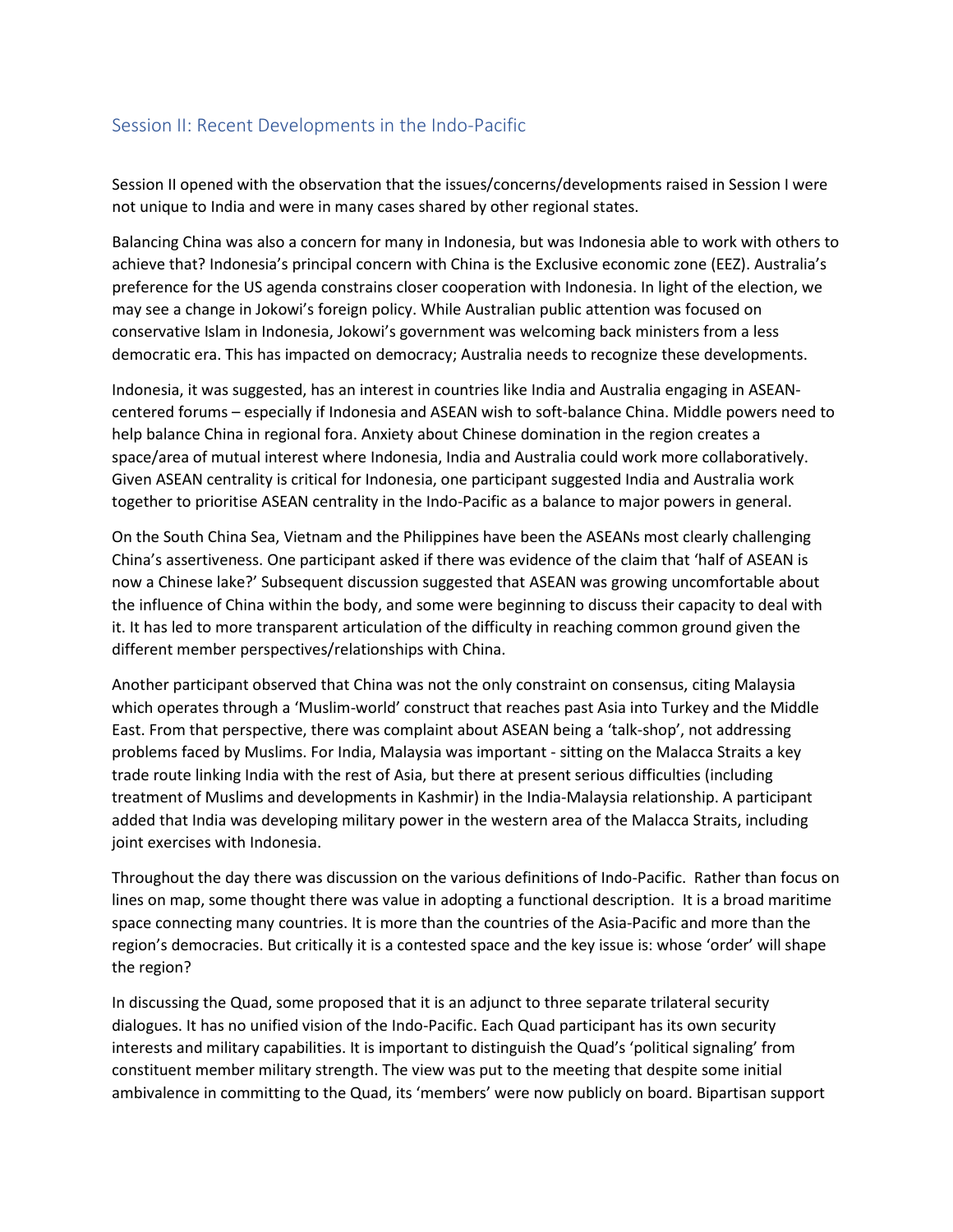in Australia has certainly been affirmed. The Roundtable also heard the view that both Japan's and India's commitment to the Quad concept was limited.

All bilaterals include 2+2 dialogues involving foreign and defence ministers. Sanctions on Russia have led Central Asian markets to look elsewhere. India in the SCO is alert to Central Asian markets reaching out.

The US reset of relations with China has come at a time of great global disarray. There is a huge degree of uncertainty ahead, and it will continue whatever the outcome of the US election. One view is that China seeks a bipolar world, but a unipolar Asia. It pursues zero-sum strategies, like belt and road, and seeks to emerge as the new power broker and security provider in Asia, undermining the US Indo-Pacific order.

It was noted that this unpredictability had affected Japan particularly; both China's rise and the Trump presidency. It had been ill-treated by the US in relation to the Korean Peninsula and doubted US commitment to guarantee security in the region. Nonetheless its South East Asian diplomacy showed considerable skill. And, unlike Australia, it was likely to host President Xi soon.

ASEAN had also been caught out by the rapidly changing landscape. One view was that ASEAN now recognized the problems, but progress was incremental. Discussion canvassed Australia and India's need for a strong ASEAN. How ASEAN deals with China has a direct bearing on Australian and Indian interests eg. there were increasing Indonesia/Singapore military exercises. India and Australia need to enhance military cooperation with ASEAN. Some participants expressed concern that the ASEAN-China Code of Conduct (on which there had been no broader consultation) should not abrogate the rights of third parties or diminish internationally recognized rights eg. UNCLOS.

A rising China was producing a geostrategic shift in the thinking of East Asia. China's maritime posture in Southeast Asia and the Indian Ocean region had changed profoundly. Regional stability thus far has been fixated on the US role. ARF has achieved success in confidence building measures and counter-terrorism, but had been less successful in conflict prevention. Some speakers worried the failure of the ADMM + to agree a joint statement on the South China Sea issue suggested the ADMM + could go the way of the ARF. This prompted the observation that the biggest threat to ASEAN centrality comes from ASEAN itself. The OAIP - with the Indo-Pacific at its centre - was seen by some as a welcome step forward.. It was noted, however, that the Outlook reflected ASEAN's desire to do things its own way and at its own pace.

ASEAN feels there is a lack of clarity as to what a 'Free and Open ' Indo-Pacific actually means.

Countries in the region were boosting their national defence capabilities because of China, as well as strengthening their bilateral security ties and alliances.

PM Modi's decision not to join RCEP was discussed. Some saw it in strategic terms, as a sign of India's lack of commitment. Others noted it was due to unresolved issues on core economic interests. India considered the agreement could undermine existing rules and, in the light of global developments, provide a means for China to dominate the region. One participant suggested an alternative view was that RCEP offered a means to engage China.

On the DPRK, the Trump administration had walked away from existing policies. Nonetheless it was important that Inter-Korea momentum and dialogue be sustained. China has been long frustrated by the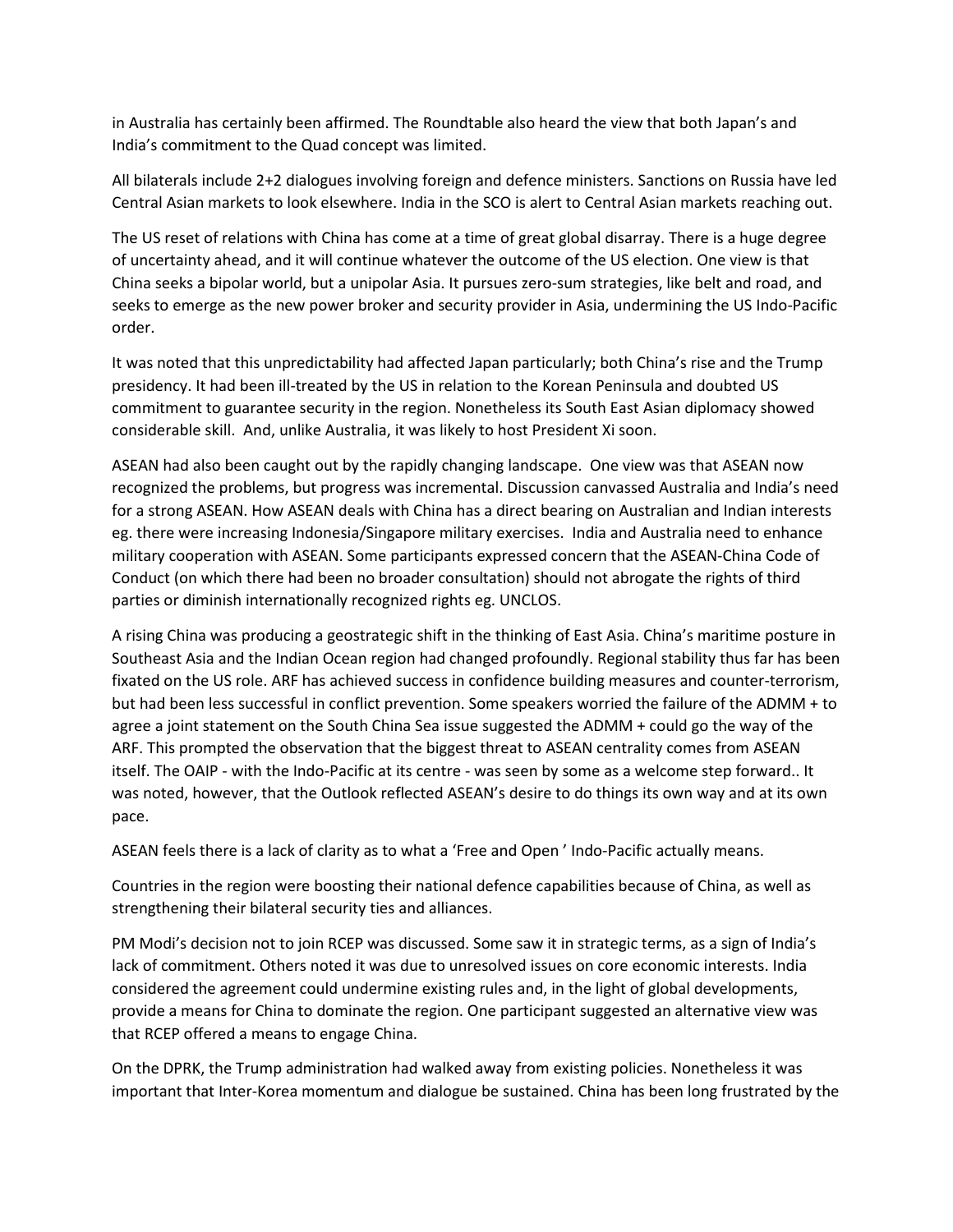DPRK's positions on the US. China fears the DPRK provides the US with incentives to increase security cooperation with ROK and Japan, while China loses its position as an intermediary between the DPRK and the world.

One participant raised the role of Russia in the region. An important observation was that India had been attempting to restore relations with Russia for a decade. Russia's relevance to India was continental security; Pakistan's interests with Russia were tied to Islamic extremism. Russia however considers itself to be a European power. While it is putting its eggs more in the Chinese basket (because of sanctions impact and energy needs), it has concerns over Chinese influence in Central Asia and Russia's Far East. India will not see eye to eye with Russia on the full range of issues, but it cannot ignore growing Russian interest in Southeast Asia.

A common observation was the lack of effective regional security architecture in the Indian Ocean. Regional groupings are weak. In terms of developing effective architecture, it was suggested that minilateral groupings could be the way forward - one such grouping could be India-France-Australia. Developing these blocs depends on the strength of the bilateral relationships. It was suggested India has been less keen on developing trilateral relationships. But there were also constraints on full-scope defence and security partnerships - eg the one with Japan was not realistic without US as the central pillar. It was observed that Chinese think tanks frequently wonder how far the India-Australia-US relationship will go. Or whether India and the US would create an alliance - to some degree this was up to China, but was not considered likely.

In concluding observations, one participant suggested discussions needed to focus more on China's domestic politics. Old factional balances have been disturbed by the consolidation of power under Xi Jinping. There had been a return to 'strong-man politics'; power sharing agreements since Deng Xiaoping are now less relevant. There was a systemic incompatibility between China's political and economic system. Economic reform has produced new centres of power in the form of wealthy individuals. So far the mechanism to co-opt this new force was to welcome the newly rich as CCP members. How long can this new balance endure? - China's new billionaires have different interests from those of the Party; their economic interests are not always the Party's interests.

#### Session III: Foreign and Security Policy Challenges of India and Australia

Discussion opened with references to PM Modi's developing a 'New India' through nation building and decisive leadership. It aims for India to be a robust, independent power with substantial strategic capability. In terms of regional posture it is aggregating comprehensive national power, embracing greater regional responsibilities and pursuing strategic balancing in the Indian Ocean and Southeast Asia with the aim of security and growth for all.

Recalling PM Morrison's Lowy Speech, it was suggested that India would be comfortable with the view that global institutions cannot substitute for nation states over national policies. It was argued that European-style post-national supra sovereignty did not fit with Asia - where freedom was seen to be dependent on national sovereignty. Several speakers observed that Australia does not support joining supranational government.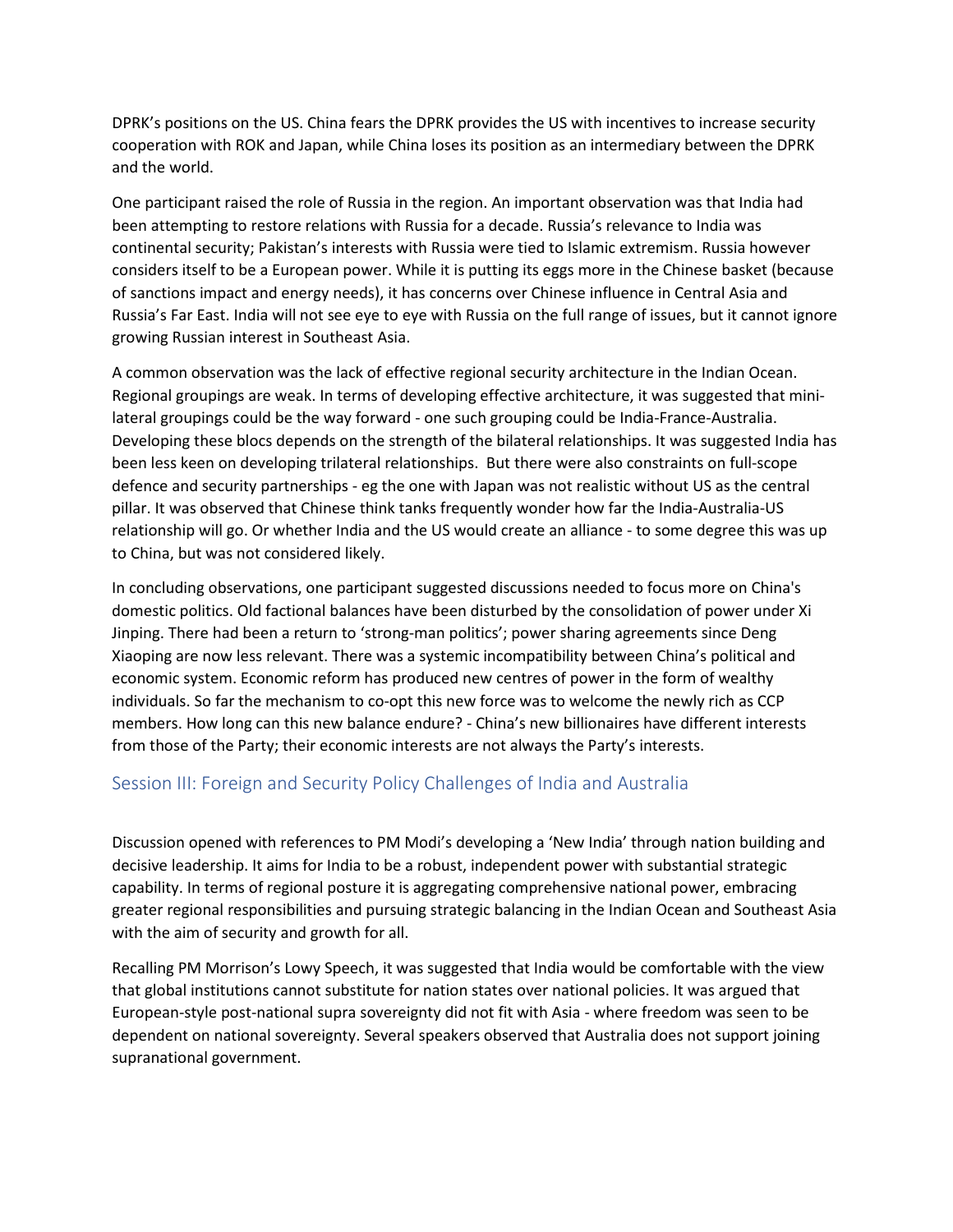It was reiterated that India is confronting the Chinese on the continent in a manner Australia will never be required to. India will need to increase military deterrence capabilities and partnerships eg in response to the development of new Chinese aircraft carriers.

That Australia is so enmeshed economically with China, creates a different dynamic; this is also held true for much of Southeast Asia. This dynamic plays into how Australia deals with security threats, since China has economic leverage. But there was no question that there is an influential view that Australia does face real and identified security threats from China, particularly in cyber.

It was noted that India, like Australia, sought to avoid adopting a confrontational posture with China (though it was observed that developing circumstances may still force our hands on this). But Australia was not naive about the challenges. Domestically there was a huge amount of discussion and coverage of China in the region and the growing Chinese influence.

An Australian participant outlined the Pacific Step-up, the Australian Government's response to increased Chinese business, influence and aid funding in the South Pacific.

### Engaging China

India's engagement with China was framed by domestically sensitive issues; the trade deficit with China is one such. Considerable non-tariff trade barriers hinder the ability of Indian companies to enter the Chinese market; this sensitivity influenced India's approach to RCEP. Border incursions occur in advance of key events such as visits to border regions. China, it was argued, constantly changes the goal posts for border agreements. Moreover there is Pakistan's role as a 'nuclear proxy' and the Chinese-leased Gerdwar port giving access to the Indian Ocean. China frustrates Indian efforts to become a permanent member of the UN Security Council. Both countries are trying to improve bilateral ties, but some felt China will continue to obfuscate.

A balancing note was voiced that while there were undeniable challenges in relations with China, for Australia there were also huge benefits in the relationship. It was important to remember this.

The varying geographical definitions of 'Indo-Pacific' were again raised. A functional definition would recognize that every country defines it according to its context ie. India will place more emphasis on Africa, and Australia more on the South Pacific. There will continue to be a need to prioritise resources geographically, towards eastern Indian Ocean first, and inevitably to the west as China increases its presence on the African coast.

One participant suggested that more consideration needed to be given to what greater US engagement in the Indian Pacific might look like were it to up its interest. If greater engagement were to manifest itself in America pursuing primacy the Australian and Indian positions could be very different..

### **Conclusion**

There is still not enough happening between India and Australia. Growing the relationship requires courage and imagination. Dialogues such as this can assist and spur governments.

India is embarked on the hard-noised pursuit of its national interests through becoming a robust, independent power with substantial strategic capability.